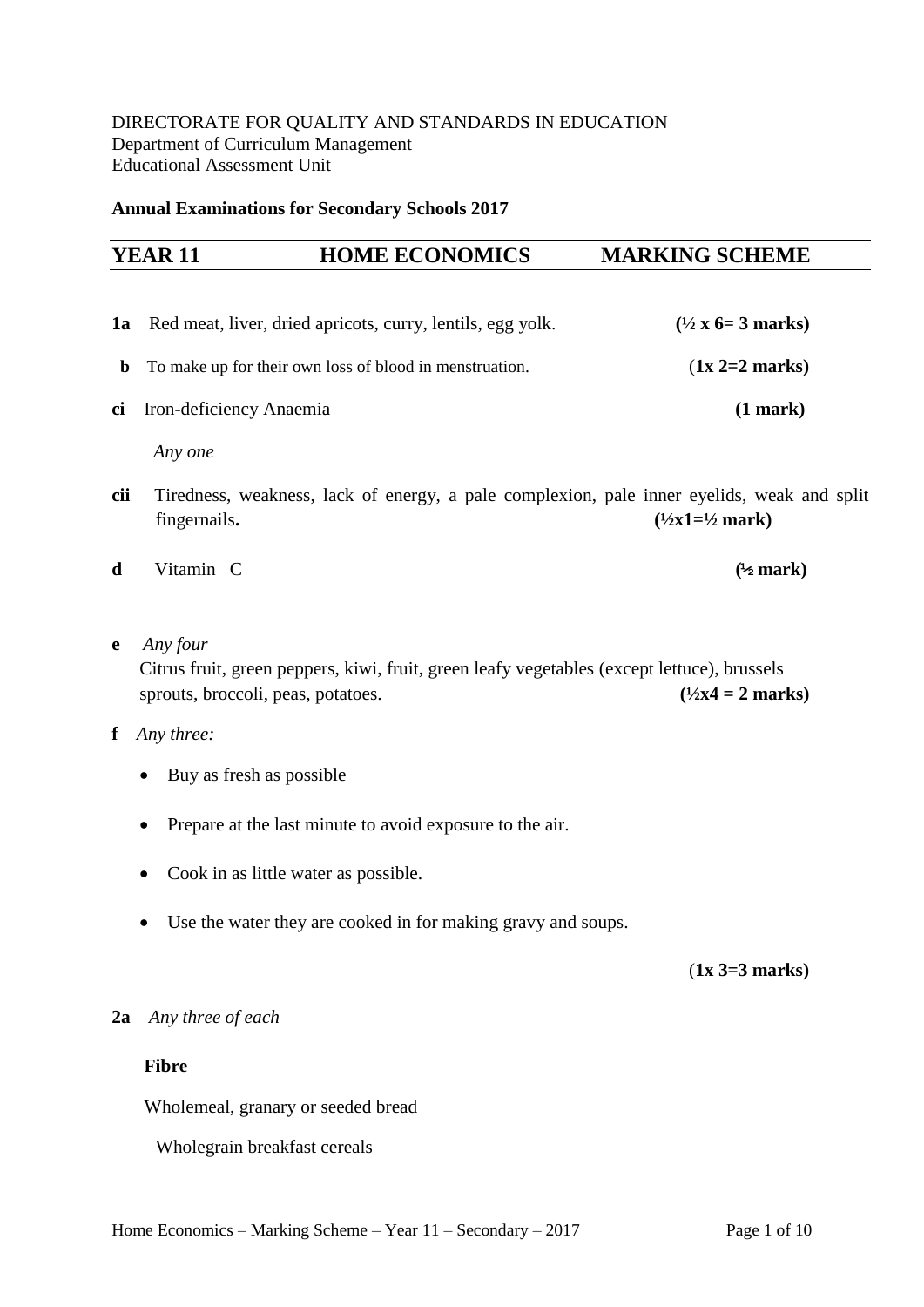|   | Wholegrain rice                                                                                |                                   |
|---|------------------------------------------------------------------------------------------------|-----------------------------------|
|   | Wholemeal flour                                                                                |                                   |
|   | Fresh fruits especially with skins/peel                                                        |                                   |
|   | Dried fruits                                                                                   |                                   |
|   | Vegetables                                                                                     |                                   |
|   | <b>Nuts</b>                                                                                    |                                   |
|   | Seeds                                                                                          |                                   |
|   | Beans, peas, lentils                                                                           |                                   |
|   | Calcium                                                                                        |                                   |
|   | Milk                                                                                           |                                   |
|   | Dairy products                                                                                 |                                   |
|   | Bones of fish that are eaten (usually canned)                                                  | $(\frac{1}{2}x6=3 \text{ marks})$ |
| þ | <b>Fibre</b>                                                                                   |                                   |
|   | Essential to prevent constipation especially in the later stages of pregnancy when the baby is |                                   |

getting bigger

# **Calcium**

To maintain her own bones as well as provide a good supply for the baby

**(2x2=4 marks)**

#### **c** *Any five*

**b** 

pate′, soft cheese, raw or lightly cooked meat, liver and liver products, raw/partially cooked eggs, swordfish, tuna, raw shellfish, alcohol, caffeine. **(½x5=2½ marks)**

**3a** Use vegetable fat to prepare the pastry

Use a vegetable oil to cook the onion instead of the butter

Use lactose-free/soya milk instead of the milk

Use a vegetable fat instead of the butter **(1x4=4 marks)** 

**b** *Example*

Page 2 of 10 Home Economics – Marking Scheme – Year 11 – Secondary – 2017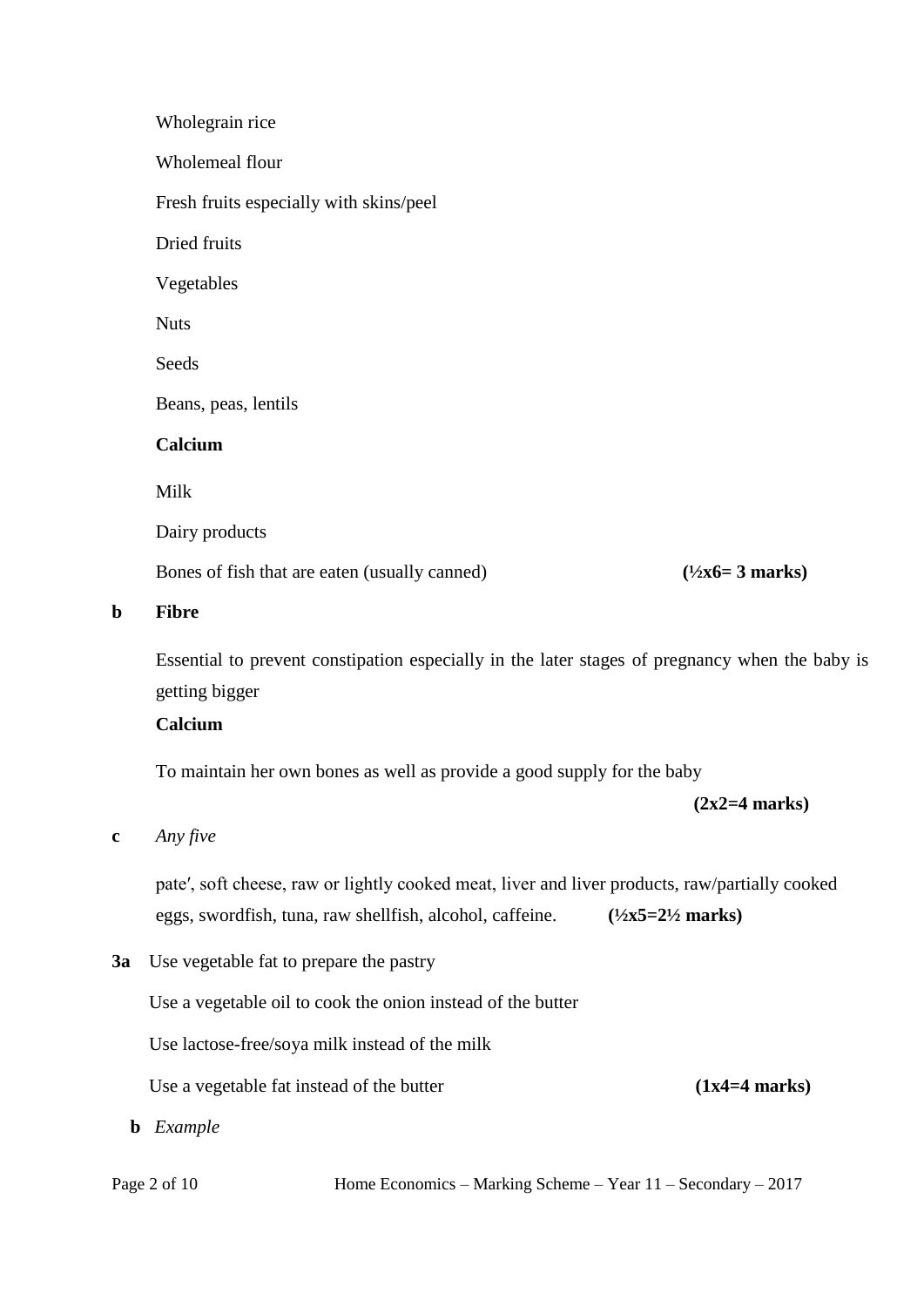Home Economics – Marking Scheme – Year  $11$  – Secondary – 2017 Page 3 of 10

#### **Starter:** A Vegetable Soup

#### **Dessert:** Fresh Fruit Salad

*Give credit for other valid suggestions* **(1x2=2 marks)**

#### **Reasons:**

*Any two*

- The dishes chosen use ingredients which are local and in season
- The chosen dishes are lactose-free
- The dishes are rich in Vitamin C as they contain plenty of vegetables and fruits
- The dishes chosen dishes are colourful
- They are not difficult to prepare

*Give credit for other valid reasons for choice* **2x2=4 marks)**

- **c**
- Place on a plate and cover with cling film and refrigerate for not more than two days
- Place in freezer bag, label and freeze. **(1x2=2 marks)**

#### **4a**

- Not being physically active.
- Stressful job.
- Smoking.
- Age.
- Ready made food is salty food**. (1x 5=5 marks)**

# **b** *Any four*

- Stop eating take-away foods
- Prepare and eat home-made meals
- Use fresh, local food products when available
- Avoid eating processed foods
- Use herbs/spices to add flavour to food **(1x4=4 marks)**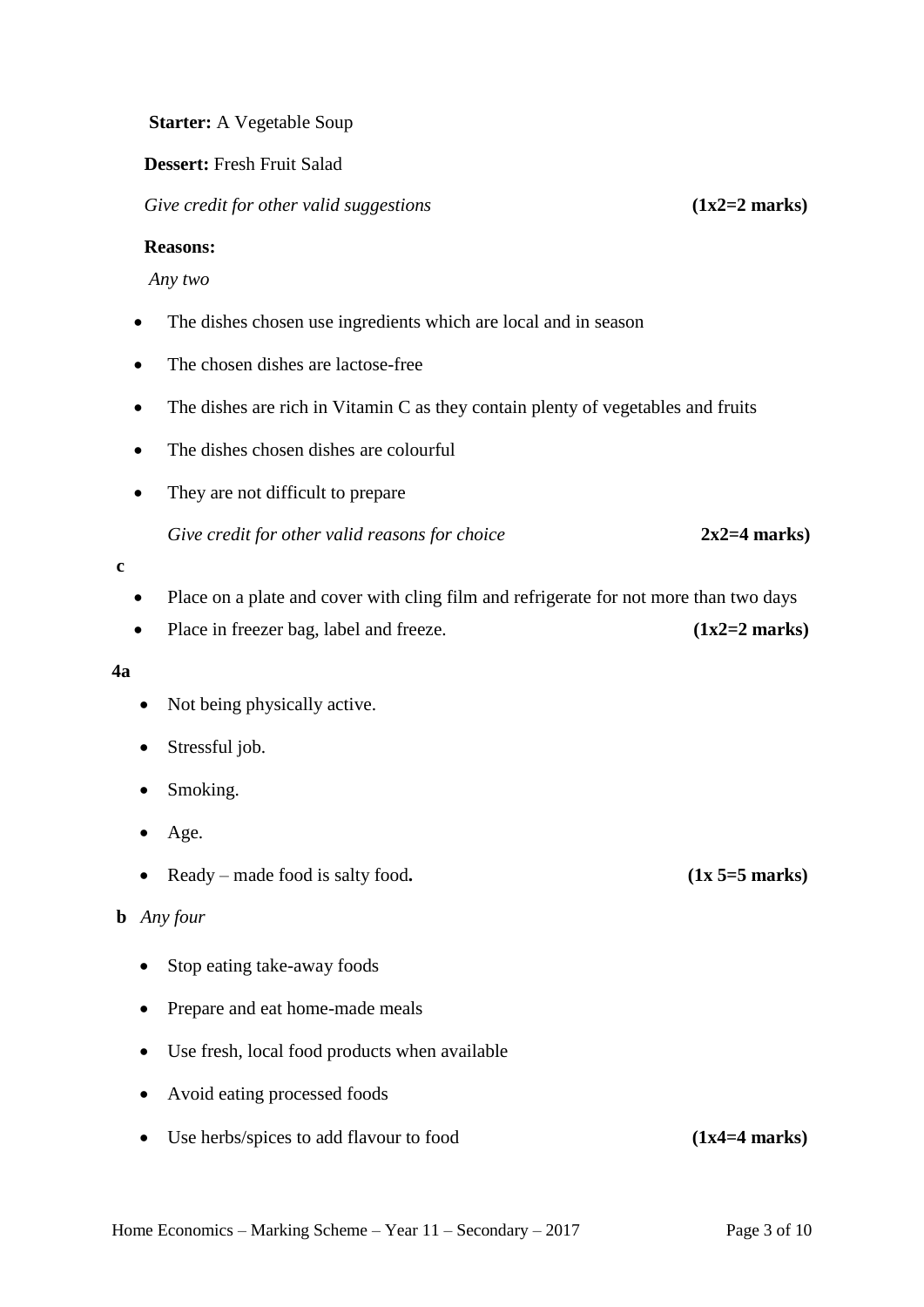#### **c** *Any one*

Fresh tuna/chicken/mixed bean salad

Wholemeal sandwiches/wraps filled with chicken/turkey slices

Home-made vegetable soup **(½ mark)**

## **Reason**

*Any one*

Ingredients are fresh so are low in salt

Meals are light but healthy

Require little preparation time even for a person who is very busy

*Give credit for other valid suggestions* (**1x2=2 marks)**

**5a** To re-heat cooked foods/dishes

To cook raw dishes

To thaw frozen foods **(1x3=3 marks)** 

- **b** *Any four*
	- Shop around to see what is available on the local market
	- Decide which features you want your new microwave oven to have
	- Determine the best size to suit the space you have available for it
	- Decide on the heating power you desire
	- Assess the guarantee being offered on each particular model
	- Decide on the colour which will best match your other appliances *Give credit for other valid points* (1x4=4 **marks**)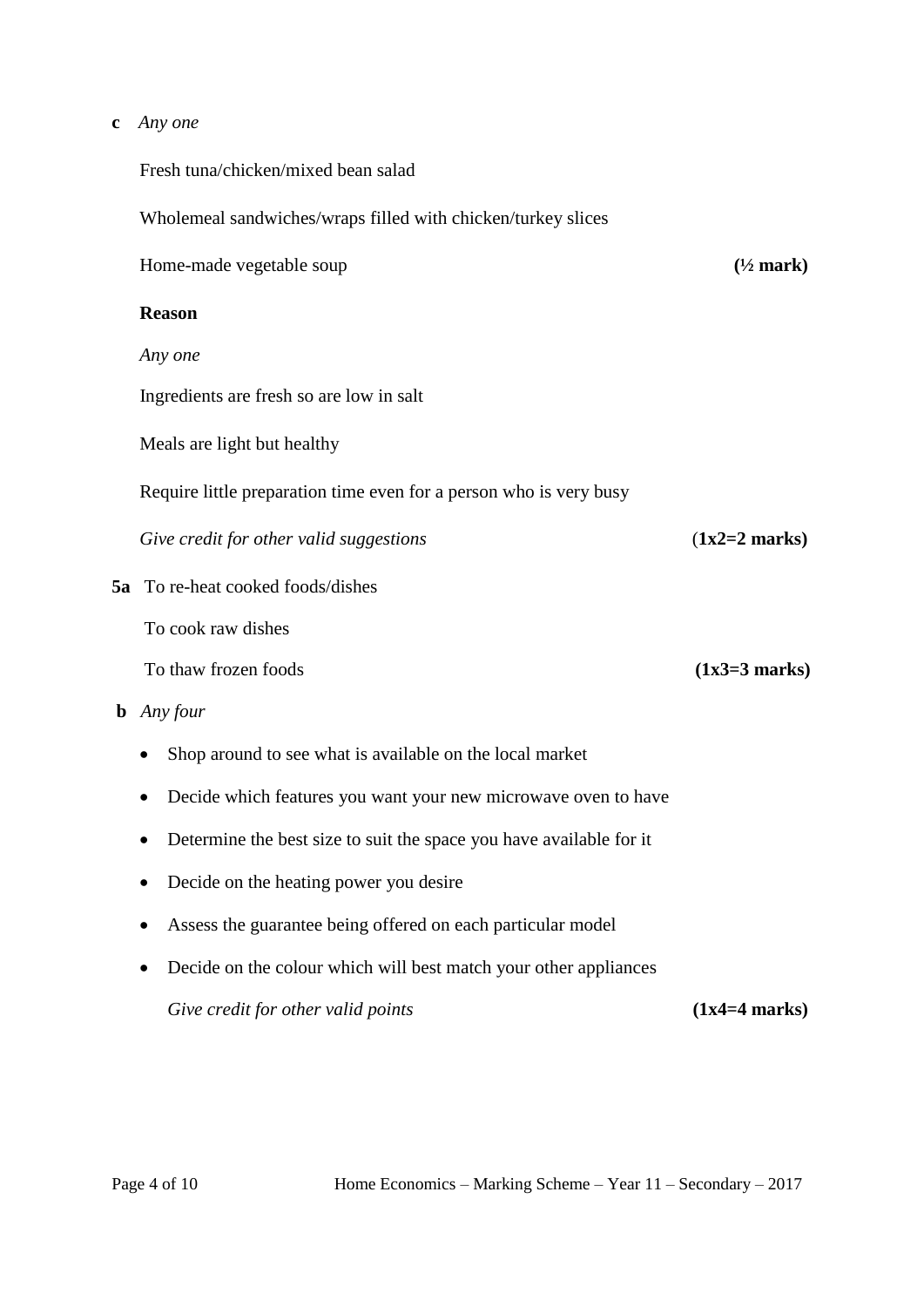#### **c** *Any two*

- Use only for the intended purpose
- Follow the manufacturers' manual carefully
- Do not use metal containers/utensils in the microwave oven
- Do not heat food in serving dishes having a metal rim/decoration
- Do not use without any food inside
- Do not cook eggs in their shell
- Prick skin of foods such as potatoes, tomatoes before placing in microwave. *Give credit for other valid suggestions* **(1x2=2 marks)**

#### **6a** *Any three*

- Seek counselling regarding her bereavement
- Plan her studying well to ensure she covers all the material for each particular exam in the time available
- Allow quality time for leisure activities
- Share her preoccupations with a trusted friend/parent/adult
	- Give credit for other valid options **(1x3=3 marks)**

#### b *Any three*

- Assure your friend that you are available whenever he/she needs to talk to someone
- Do listen rather than talk to your friend
- Do not repeat to others what he/she discusses with you
- Try not to mind if your friend seems irritable, moody or short-tempered
- Reassure him/her of the importance of your friendship

## *Give credit for other valid suggestions* **(1x3=3 marks)**

## c *Any four*

- Organise yourself well
- Find time for a leisure time activity
- Eat well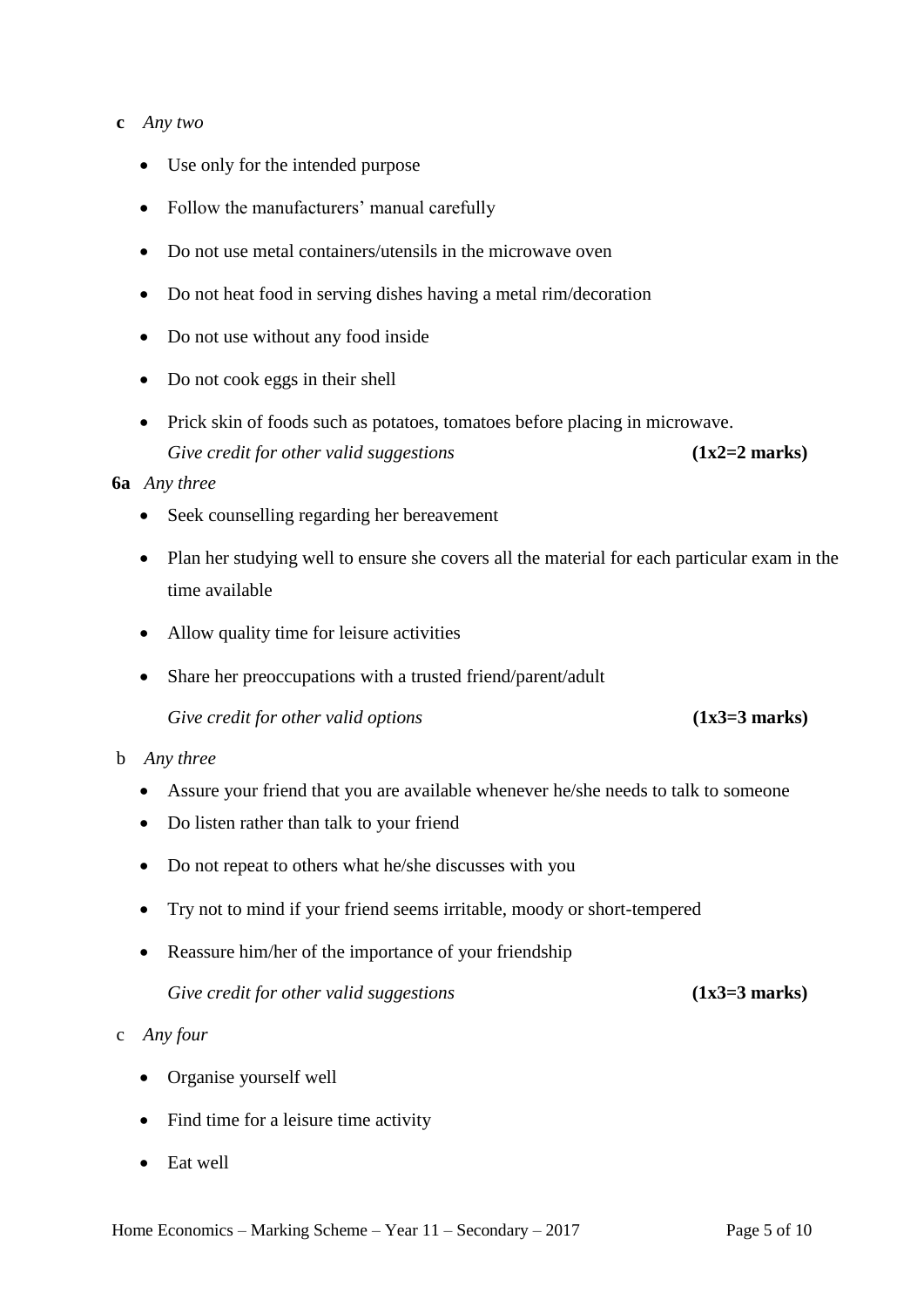- Be physically active
- Sleep at least 7/8 hours daily
- Plan your studying well to avoid having to cram at the last minute
- Seek help from a trusted adult when in difficulty
- Try to manage time available well

*Give credit for other valid suggestions* **(1x4=4 marks)**

- **d** *Any four*
	- A trusted adult
	- A trusted relative
	- School counsellor
	- Guidance teacher
	- Student support services
	- A trained professional **(½x4=2 marks)**
- **7a**



Not suitable for children under the age of three

 **(1x2=2marks)**

## **b** *Any one*

 $\epsilon$ 

**Social play –** sharing toys, playing a board game/games, role play.

**Creative play –** dressing up, drawing, playing with plasticine.

**Physical play -**riding a bicycle/tricycle, jumping game, kicking a ball, climbing a frame

**Imaginative play –** playing with dolls/cars, reading a fairy tale, building blocks, playing in a sandbox.

*Give credit for other valid examples given (1x4=4 marks)* 

Page 6 of 10 Home Economics – Marking Scheme – Year 11 – Secondary – 2017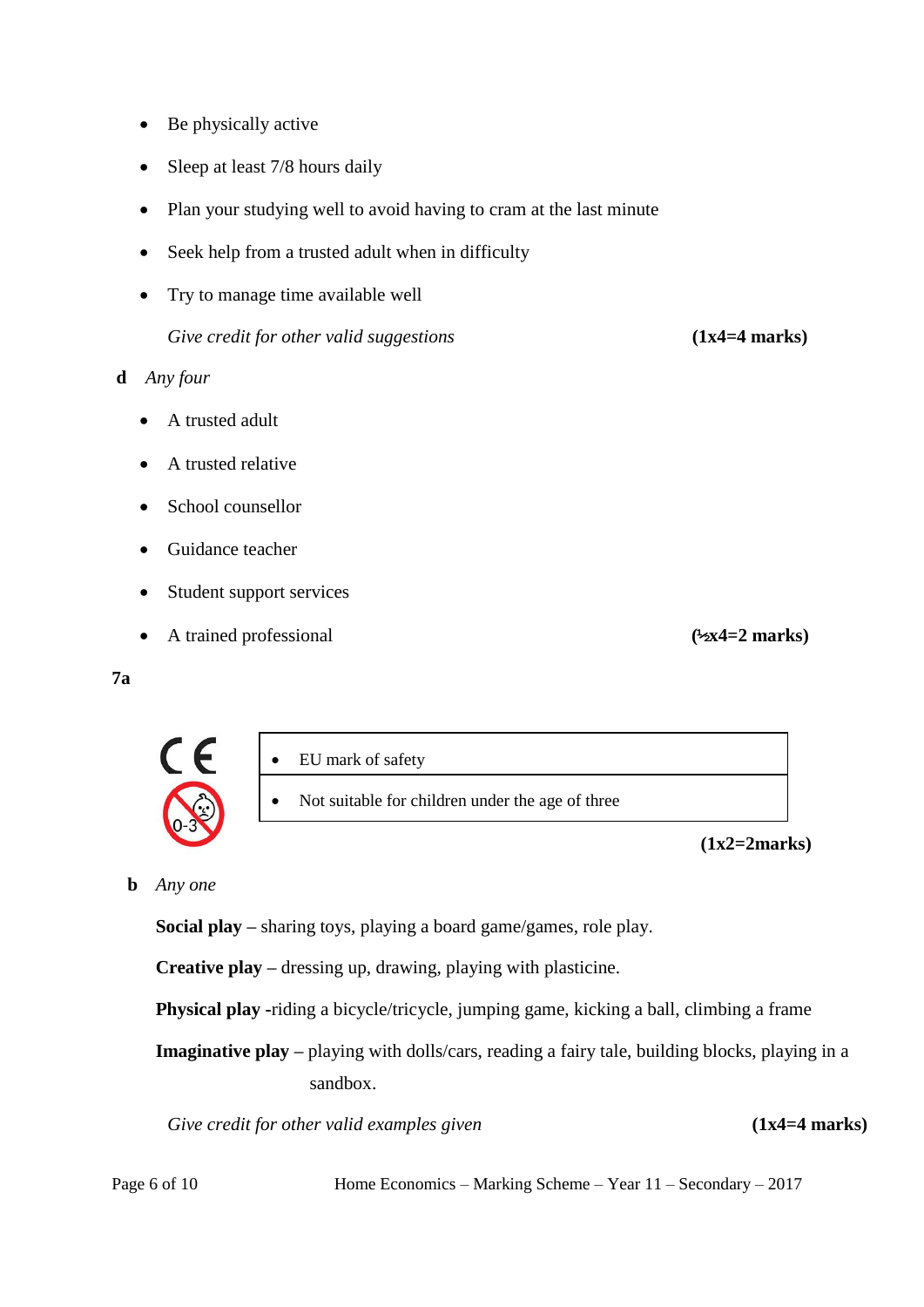# **c** *Any four*

- Ensure it carries the EU mark of safety
- It is marked as being suitable for three-year-olds
- It is educational
- Help develop important skills, e.g., motor skills
- Paint is non-toxic
- It has no sharp edges
- No small parts which can be swallowed  $(1x4=4marks)$

## **d**

| Age-Group      | <b>Suggested Toy</b>      | <b>Reason</b>                                             |
|----------------|---------------------------|-----------------------------------------------------------|
| 3–6 months old | rattle<br>$\bullet$       | the sound is very soothing for young babies               |
| 1 year-old     | soft toy                  | Helps the child to bond and offer comfort                 |
| 3 year-old     | colour matching game<br>٠ | Introduces the child to the world of colours<br>$\bullet$ |
| 5 year-old     | jigsaw puzzle             | Helps child to develop intellectual skills                |

 **(1x4=4 marks)**

**8a** Buying

Renting

Building **(½ x3=1½ marks)**

**b** *. Any one*

# **Buying**

 *Advantage*

On signing of contract you become the owner

You can do alterations to the house

## *Disadvantage*

You have to pay taxes and legal fees

You need to pay a substantial sum as deposit on the house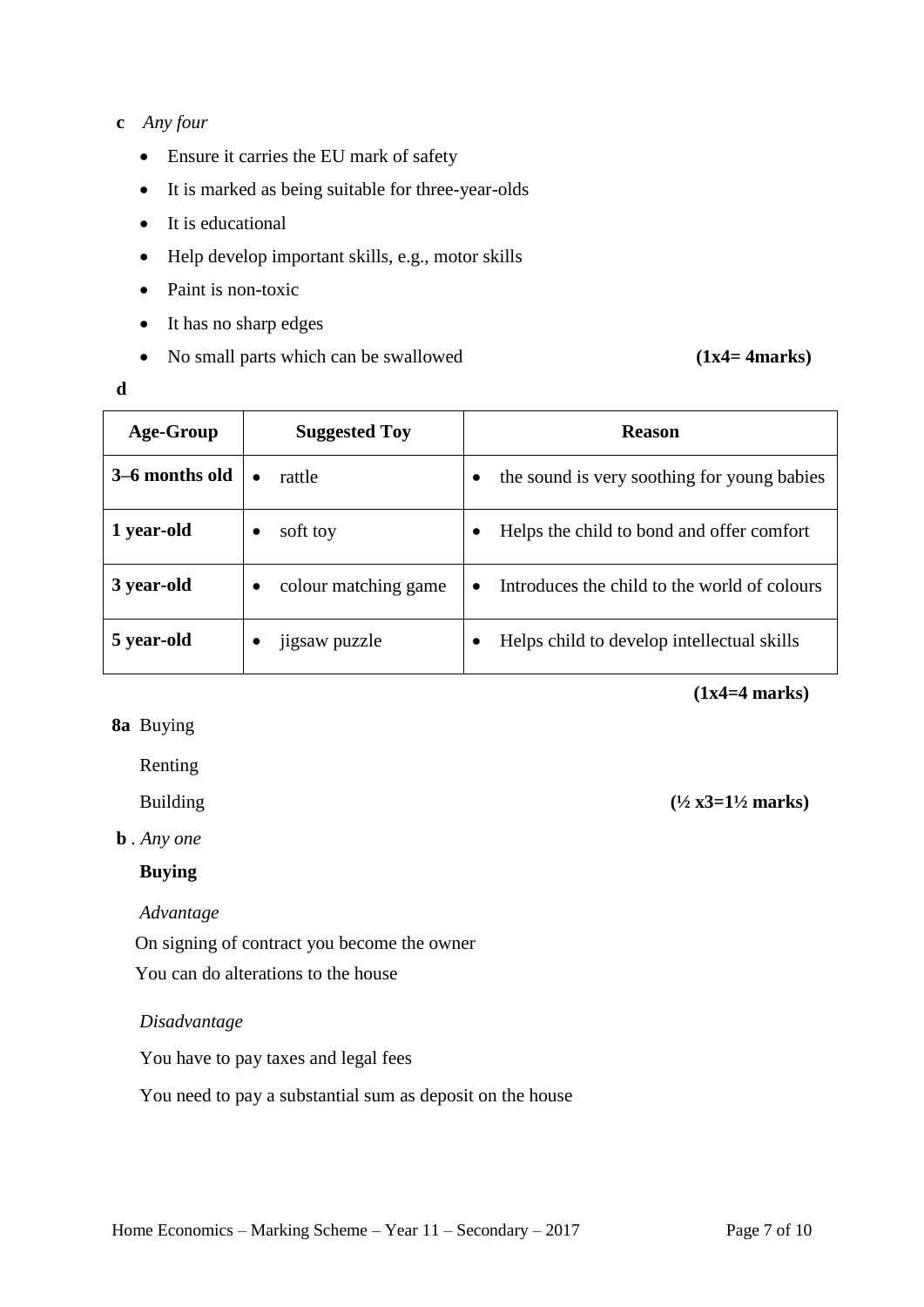# **Renting**

# *Advantage*

 Can be used ready to move into No large amounts of money are needed Repairs are usually paid by the landlord  *Disadvantage* Property never belongs to you You cannot make any alterations without the permission of the landlord  **Building**  *Advantage* The property is planned according to your own needs and tastes Preventive measures can be taken on insulation, energy efficient walls and roof, drainage, electricity to prevent problems later on  *Disadvantage* Very expensive to buy land and build Slow way of acquiring a house as it takes time to build and finish

You need the services of several experts such as a builder, plumber, electrician

 **(1x2=2 marks)**

# **c** *Any four*

Estate agent

Magazine

Internet

Newspapers

Television/radio

Word of mouth

Broker (sensar)

Advertisement on the property itself

**(½ x4=2 marks)**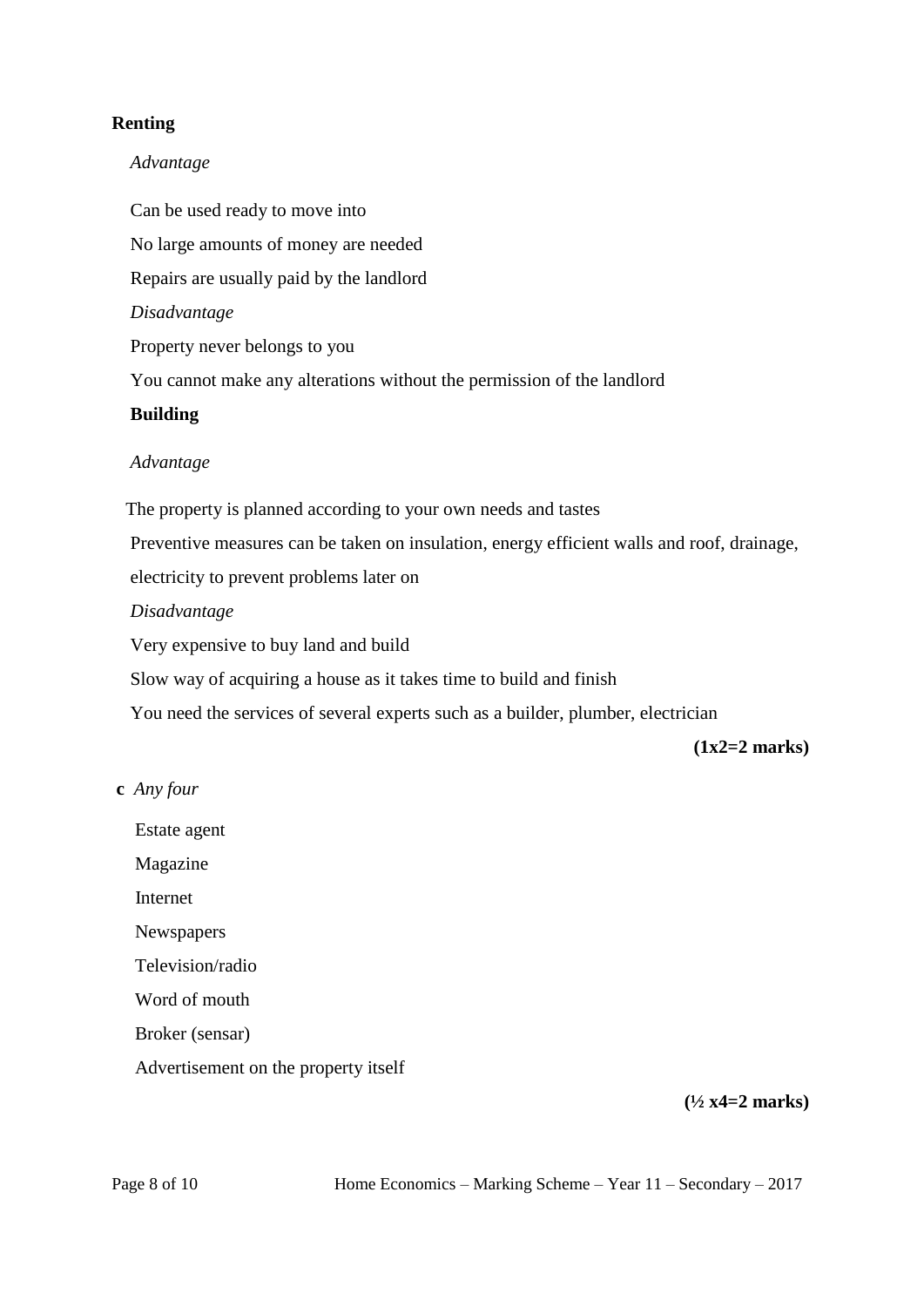# **d** Shopping facilities

Public transport

Size of city/town

Central location

Services such as the church, school, doctor.

Entertainment facilities

Area/neighbourhood

Relatives

 *(Give credit for other valid suggestions)* **(1x6= 6 marks)**

#### **9a**

| <b>Short-term benefits</b> | Long-term benefits        |
|----------------------------|---------------------------|
| Unemployment               | Retirement pension        |
| Sickness benefit           | Disability pension        |
| Injury at work             | Widow's/widower's pension |

(**½ x6=3 marks)**

# **b** National insurance  $(\frac{1}{2}x1=\frac{1}{2}mark)$

This is a contributory benefit which entitles employees to a retirement pension on date of retirement. Contribution of national insurance is obligatory by law. **(1x1=1 mark)**